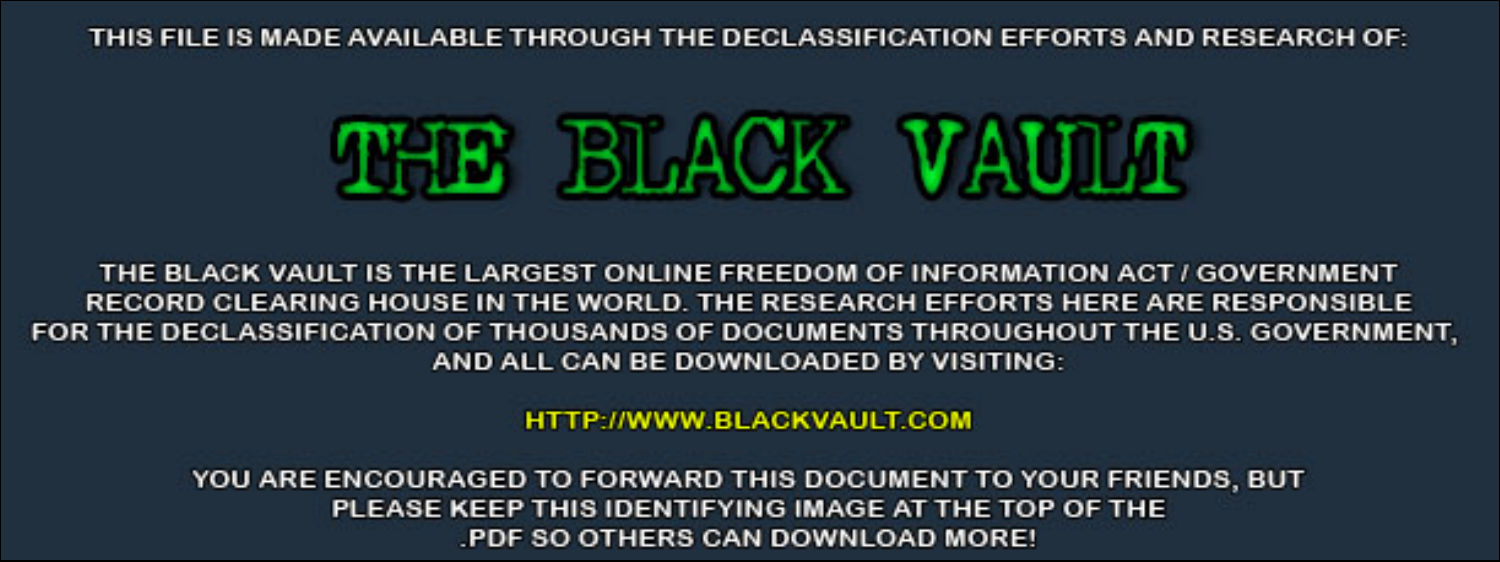

## **DEPARTMENT OF DEFENSE OFFICE OF FREEDOM OF INFORMATION 1155 DEFENSE PENTAGON WASHINGTON, DC 20301-1155**

**JUlll <sup>2012</sup>**

Ref: 12-F-0763

Mr. John Greenewald, Jr.

Dear Mr. Greenewald:

This is the final response to your electronic Freedom of Information Act request dated February 26, 2009, which you submitted to the Defense Intelligence Agency (DIA), for "documents pertaining to an assignation plot against President George H.W. Bush." The DIA referred one document totaling six pages to this Office for review and direct response to you.

After a careful review, this Office determined that the enclosed document is responsive to your request and appropriate for release without excision.

There are no assessable fees associated with this response. Inasmuch as this constitutes a full grant of your request, I am closing your file in this Office.

Sincerely,

<sup>~</sup>*t2i'(J!bt) }'* Paul J. Jaco smeyer *.* 

Chief

Enclosure: As stated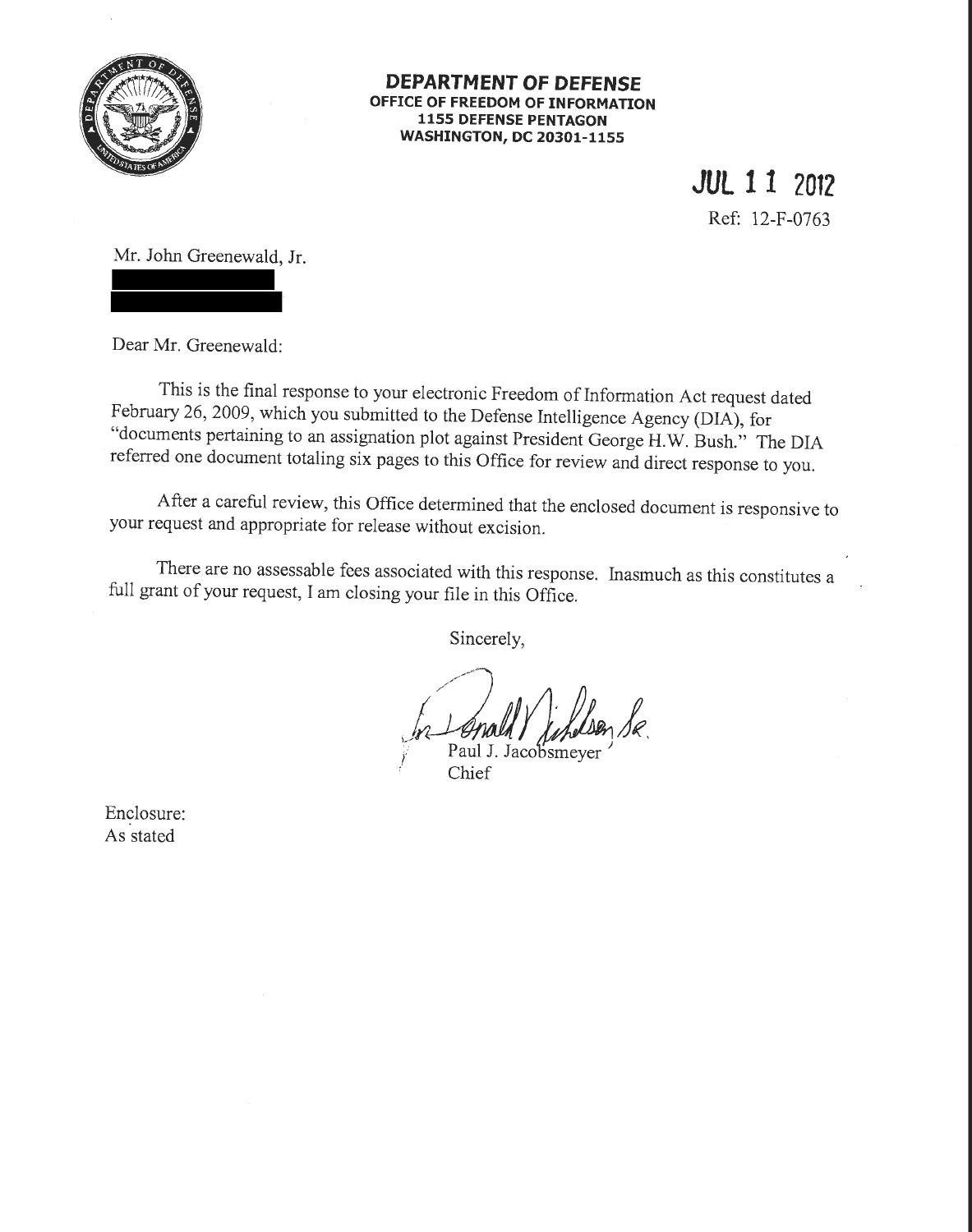## **CDS**

CDSN = LGX571 MCN = 93178/02463 TOR= 931780615 OTTUZYUW RUEKJCS5081 1780615-UUUU--RUEALGX. ZNR UUUUU **DTG**  2703092 JUN 93 **FROM**  FM SECDEF WASHINGTON DC//OASD(PA)// **CONTROLS** 

UNCLAS SECTION 01 OF 02

/\*\*\*\*\*\*\*\*\*\*\* THIS IS A COMBINED MESSAGE \*\*\*\*\*\*\*\*\*\*\*\*/

## **BODY**

SUBJ: PUBLIC AFFAIRS GUIDANCE U.S. ACTION AGAINST IRAQ !.PRESIDENT CLINTON'S ANNOUNCEMENT OF THE U.S.MILITARY ACTION AGAINST THE IRAQI INTELLIGENCE SVC HEADQUARTERS WHICH WAS BROADCAST ON JUNE 26, 1993, AT 7:30P.M. EDT,IS PROVIDED IN PARA 2.ADDITIONALLY, PUBLIC AFFAIRS GUIDANCE IN THE FORM OF A STATEMENT AND QUESTIONS AND ANSWERS IS PROVIDED IN PARA 3.

2. THE PRESIDENT'S ANNOUNCEMENT IS AS FOLLOWS: QUOTE. MY FELLOW AM-ERICANS. THIS EVENING I WANT TO SPEAK WITH YOU ABOUT AN ATTACK BY THE GOVERNMENT OF IRAQ AGAINST THE U.S AND THE ACTIONS WE HAVE WST TAK-EN TO RESPOND. PARA. THIS PAST APRIL THE KUWAITI GOVERNMENT UNCOVERED WHAT THEY SUSPECTED WAS A CAR BOMBING PLOT TO **ASSASSINATE** FORMER PRES IDENT GEORGE **BUSH** WHILE HEW AS VISITING **KUWAIT** CITY. THE KUWAITI AUTHORITIES ARRESTED 16 SUSPECTS, INCLUDING TWO IRAQI NATIONALS. FOLL OWING THOSE ARRESTS, I ORDERED OUR OWN INTELLIGENCE AND LAW ENFORCE-MENT AGENCIES TO CONDUCT A THOROUGH AND INDEPENDENT INVESTIGATION. OVER THE PAST SERVERAL

WEEKS, OFFICIALS FROM THOSE AGENCIES REVIEWED A RANGE OF INTELLIGENCE INFO, TRAVELED TO KUWAIT AND ELSEWHERE, EXTENSIVELY INTERVIEWED THE SUSPECTS, AND THOROUGHLY EXAMINED THE FORENSIC EVIDENCE. PARA. THIS THURSDAY, ATTORNEY GENERAL RENO AND DIRECTOR OF CENTRAL INTELLIGENCE WOOLSEY GAVE ME THEIR FINDINGS.BASED ON THEIR INVESTIGA TION,THERE IS COMPELLING EVIDENCE THAT THERE WAS A PLOT TO ASSASSINATE FORMER PRES-IDENT BUSH,AND THAT THIS PLOT, WHICH INCLUDED THE USE OF A POWERFUL BO MB MADE IN IRAQ, WAS DIRECTED AND PURSUED BY THE IRAQI INTELLIGENCE SERVICE.PARA. WE SHOULD NOT BE SURPRISED BY SUCH DEEDS, COMING AS THE DO FRM A REGIME LIKE SADDAM HUSSEIN WHICH IS RULED BY ATROCITY,SLAUGH TERED HIS OWN PEOPLE,INV ADED TWO NEIGHBORS,ATTACKED OTHERS,AND ENGAGE IN CHEMICAL AND ENVIRONMENTAL W ARFARE.SADDAM HAS REPEATEDLY VIOLATED THE WILL AND CONSCIENCE OF THE INTERNATIONAL COMMUNITY.BUT THIS ATMPT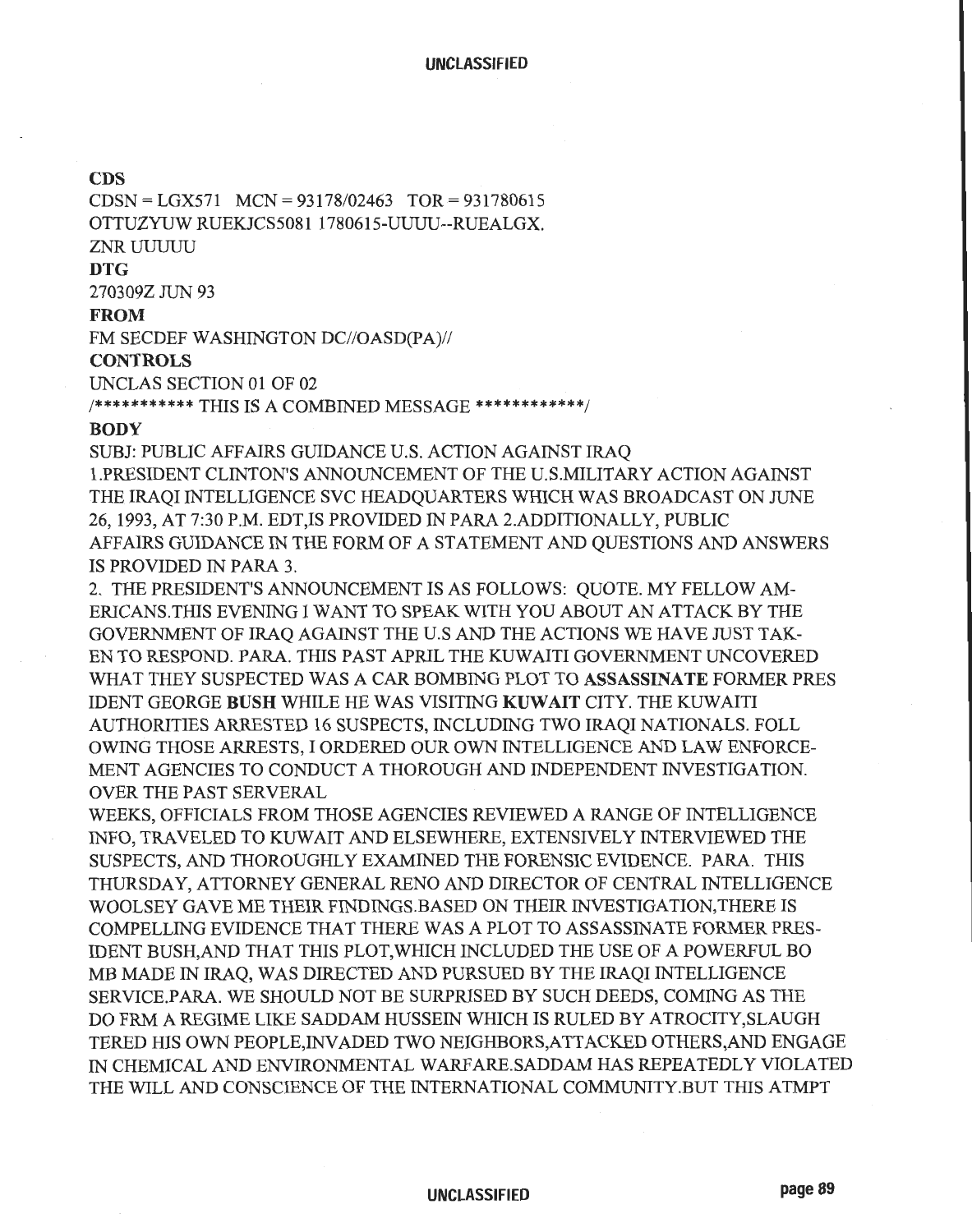. .. - -. -. -- - -.. --- ---- -- -- - --- -- -- -

AT REVENGE BY A TYRANT AGAINST THE LEADER OF THE WORLD COALITION THAT DEFEATED HIM IN WAR IS PARTICULARLY LOATHSOME/COWARDLY. WE THANK GOD IT WAS UNSUCCESSFUL. THE AUTHORITIES WHO FOILED IT HAVE THE APPRECIATI ON OF ALL AMERICANS.PARA.IT IS CLEAR THAT THIS WAS NO IMPULSIVE OR RA NDON ACT.IT WAS AN ELABORATE PLAN DEVISED BY THE IRAQI GOVERNMENT AND DIRECTED AGAINST A FORMER PRESIDENT OF THE UNITED STATES BECAUSE OF A CTIONS HE TOOK AS PRESIDENT.AS SUCH, THE IRAQI ATTACK AGAINST PRESIDE NT

BUSH WAS AN ATTACK AGAINST OUR COUNTRY AND AGAINST ALL AMERICANS.PARA WE COULD NOT AND HAVE NOT LET SUCH ACTION AGAINST OUR NATION GO UNAN-SWERED.FROM THE FIRST DAYS OF OUR REVOLUTION, AMERICA'S SECURITY HAS DEPENDED ON THE CLARITY OF THIS MESSAGE,"DON'T TREAD ON US." AFFIRMED AND COMMENSURATE RESPONSE WAS ESSENTIAL TO PROTECT OUR SOVEREIGNTY,TO SEND A MSG TO THOSE WHO ENGAGE IN STATE-SPONSORED TERRORISM, TO DETER FURTHER VIOLENCE AGAINST OUR PEOPLE, AND TO AFFIRM THE EXPECTATION OF CIVILIZED BEHAVIOR AMONG NATIONS.PARA. THEREFORE, ON FRIDAY I ORDERED 0 UR FORCES TO LAUNCH A CRUISE MISSILE ATTACK ON THE IRAQI INTELLIGENCE SERVICE'S PRINCIPAL COMMAND AND CONTROL FACILITY IN BAGHDAD. THOSE M ISSILES WERE LAUNCHED THIS AFTERNOON AT 4:22 EASTERN DAYLIGHT TIME.TH EY LANDED APPROX AN HOUR AGO.I HAVE DISCUSSED THIS ACTION WITH THE CO NGRESSIONAL LEADERSHIP AND WITH OUR ALLIES AND FRIENDS IN THE REGION, AND I HAVE CALLED FOR AN EMERGENCY MEETING OF THE U.N. SECURITY COUNCI L TO EXPOSE IRAQ'S CRIME.PARA. THESE ACTIONS WERE DIRECTED AGAINST TH E IRAQI GOVERNMENT,WHICH WAS RESPONSIBLE FOR THE ASSASSINATION PLOT.S ADDAM HUSSEIN HAS DEMONSTRATED REPEATEDLY THAT HE WILL RESORT TO TERR ORISM OR AGGRESSION IF LEFT UNCHECKED.OUR INTENT WAS TO TARGET IRAQ'S CAPACITY TO SUPPORT VIOLENCE AGAINST THE U.S.AND OTHER NAIIONS AND TO DETER SADDAM HUSSEIN FROM SUPPORTING SUCH OUTLAW BEHAVIOR IN THE FUTURE. PARA. THEREFORE, WE DIRECTED OUR ACTION AGAINST A FACILITY ASSOCIATED WITH IRAQ-SUPPORTED TERRORISM WHILE MAKING EVERY EFFORT TO MINIMIZE THE LOSS OF INNOCENT LIVES' PARA. THERE SHOULD BE NO MISTAKE ABOUT THE MSG WE INTEND THESE ACTIONS TO CONVEY TO SADDAM HUSSEIN, TO THE REST OF THE IRAQI LEADERSHIP,AND TO ANY NATION,GROUP,OR PERSON WH 0 WOULD HARM OUR LEADERS OR OUR CITIZENS. WE WILL COMBAT TERRORISM.WE WILL DETER AGGRESSION.WE WILL PROTECT OUR PEOPLE. PARA. THE WORLD HAS REPEATEDLY MADE CLEAR WHAT IRAQ MUST DO TO RETURN TO THE COMMUNITY OF NATIONS, AND IRAQ HAS REPEATEDLY REFUSED. IF SADDAM AND HIS REGIME C ONTEMPLATE FURTHER ILLEGAL,PROVOCATIVE ACTIONS, THEY CAN BE CERTAIN OF OUR RESPONSE. PARA.LET ME SAY TO THE MEN AND WOMEN IN OUR ARMED FORCES AND OUR INTELLIGENCE AND LAW ENFORCEMENT AGENCIES WHO CARRIED OUT THE INVESTIGATION AND OUR MILITARY RESPONSE. YOU HAVE MY GRATITUDE AND THE GRATITUDE OF ALL AMERICANS. YOU HAVE PERFORMED A DIFFICULT MISSION WIT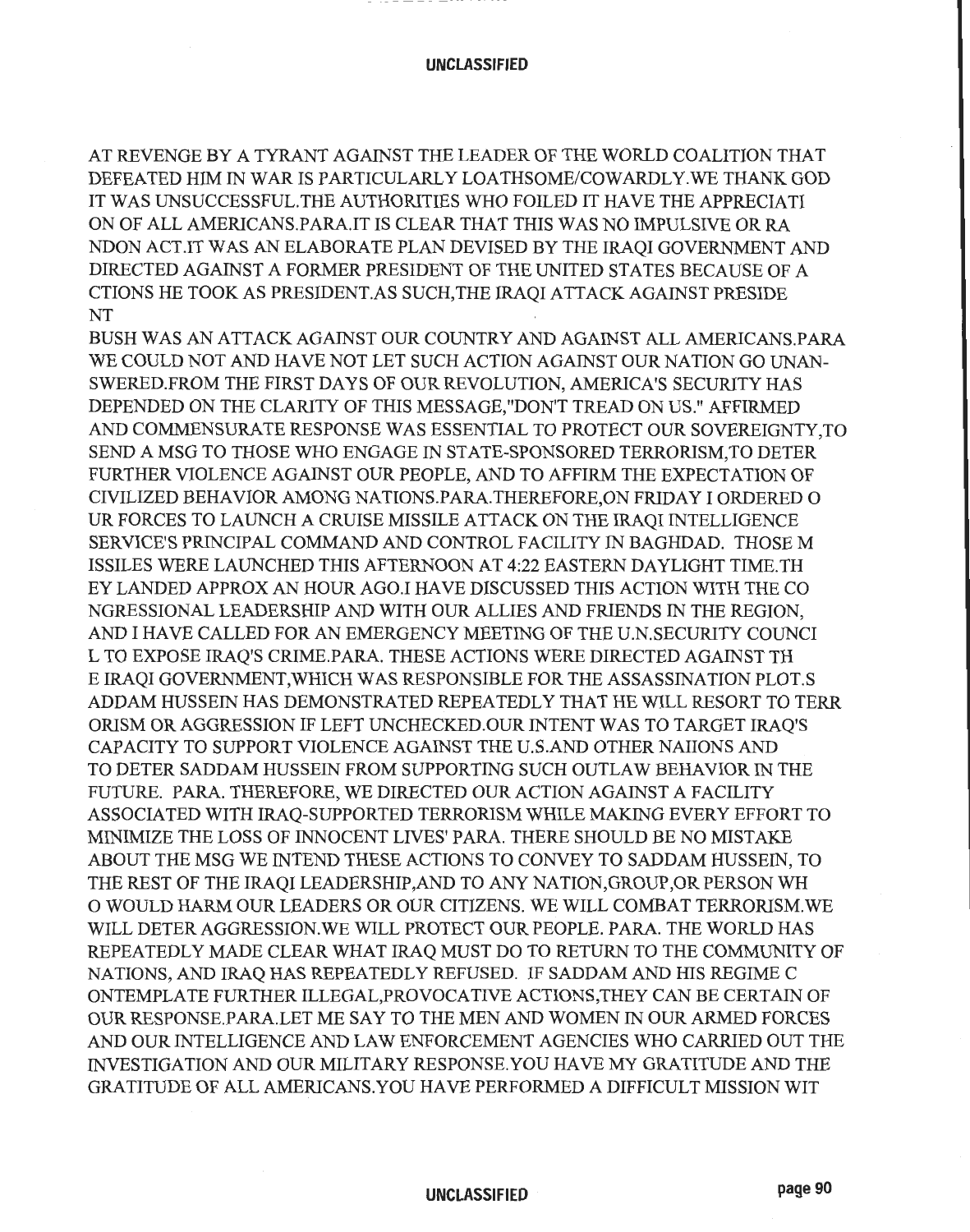COURAGE AND PROFESSIONALISM.PARA.FINALLY,I WANT TO SAY THIS TO ALL TH AMERICAN PEOPLE. WHILE THE COLD WAR HAS ENDED,THE WORLD IS NOT FREE OF DANGER.! AM DETERMINED TO TAKE THE STEPS NECESSARY TO KEEP OUR NATION SECURE. WE WILL KEEP OUR FORCES READY TO FIGHT. WE WILL WORK TO HEAD OF EMERGING THREATS.AND WE WILL TAKE ACTION WHEN ACTION IS REQUIRED. THAT IS PRECISELY WHAT WE HAVE DONE TODAY.PARA.THANK YOU, AND GOD BLESS AMERICA. (END).

3.STATEMENT: TOMAHAWK CRUISE MISSILES FROM U.S. NAVY SHIPS STRUCK THE IRAQI INTELLIGENCE SERVICE HEADQUARTERS IN BAGHDAD AT ABOUT 6:00 P.M. EASTERN DAYLIGHT TIME, SATURDAY, JUNE 26. (2:00 A.M., JUNE 27 IN BAGH-DAD.)

4. THE FOLLOWING ANSWERS MAY BE USED IN RESPONSE TO QUERIES:

Ql: WHAT TIME DID THE STRIKE BEGIN?

Al:THE MISSILES WERE LAUNCHED AT 4:22P.M. EASTERN DAYLIGHT TIME. THE MISSILES STRUCK THEIR INTENDED TARGET AT APPROX 6:00P.M. EASTERN DAYLIGHT TIME, 26 JUNE OR 2:00 A.M., 27 JUNE, BAGHDAD TIME.

Q2: WHAT UNITS WERE INVDLVED IN THE STRIKE? U.S.? COALITION?

A2: THIS WAS A U.S. UNILATERAL OPERATION WHICH INVOLVED UNITS OF THE UNITED STATES CENTRAL COMMAND.

Q3: WHAT TYPE OF ORDNANCE WAS USED?TOMAHA WK?SMART BOMBS? VIDEO GUIDED MISSILES? WHAT PLATFORMS WERE USED? (SUBS, SHIPS, AIR).

A3:THE STRIKE WAS CONDUCTED UTILIZING TOMAHAWK LAND ATTACK MISSILES. TWO NAVAL COMBATANTS WERE THE LAUNCH PLATFORMS, THE USS CHANCELLORSVILLE(CG62),AN AEGIS CRUISER AND THE USS PETERSON(DD 969), DESTROYER.

Q4: WHO COMMANDED THE OPERATION?

A4: GEN HOAR IS COMMANDER IN CHIEF OF U.S. CENTRAL COMMAND. THE NAVAL UNITS INVOLVED ARE ASSIGNED TO COMMANDER, UNITED STATES NAVY CENTRAL COMMAND (COMUSNAVCENT), VICE ADMIRAL DOUGLAS KATZ.

Q5: WHAT WERE THE TARGETS?

A5: THE TARGET WAS THE IRAQI INTELLIGENCE SERVICE HEADQUARTERS.

Q6: WHAT WAS THE SIGNIFICANCE OF THE SELECTED TARGETS?

A6:THE ASSASSINATION ATTEMPT ON FORMER PRESIDENT BUSH HAS BEEN LINKED TO THE IRAQI INTELLIGENCE SERVICE.

. Q7:WHAT BATTLE DAMAGE ASSESSMENTS HAVE BN MADE REGARDING THE TARGETS? A7: TBD

Q8: WHICH COUNTRIES ALLOWED OVERFLIGHTS OF THE TOMAHAWKS FROM THE MEDITERRANEAN?

A8: AS A MATTER OF POLICY, WE DO NOT DISCUSS STRIKE ROUTES OF THE TOMAHAWK MISSILES.

Q9:HA VE WE TARGETED SURF ACE TO AIR MISSILES (SAM) BATTERIES? IF SO,IS THERE ANY INDICATION OF SUCCESS?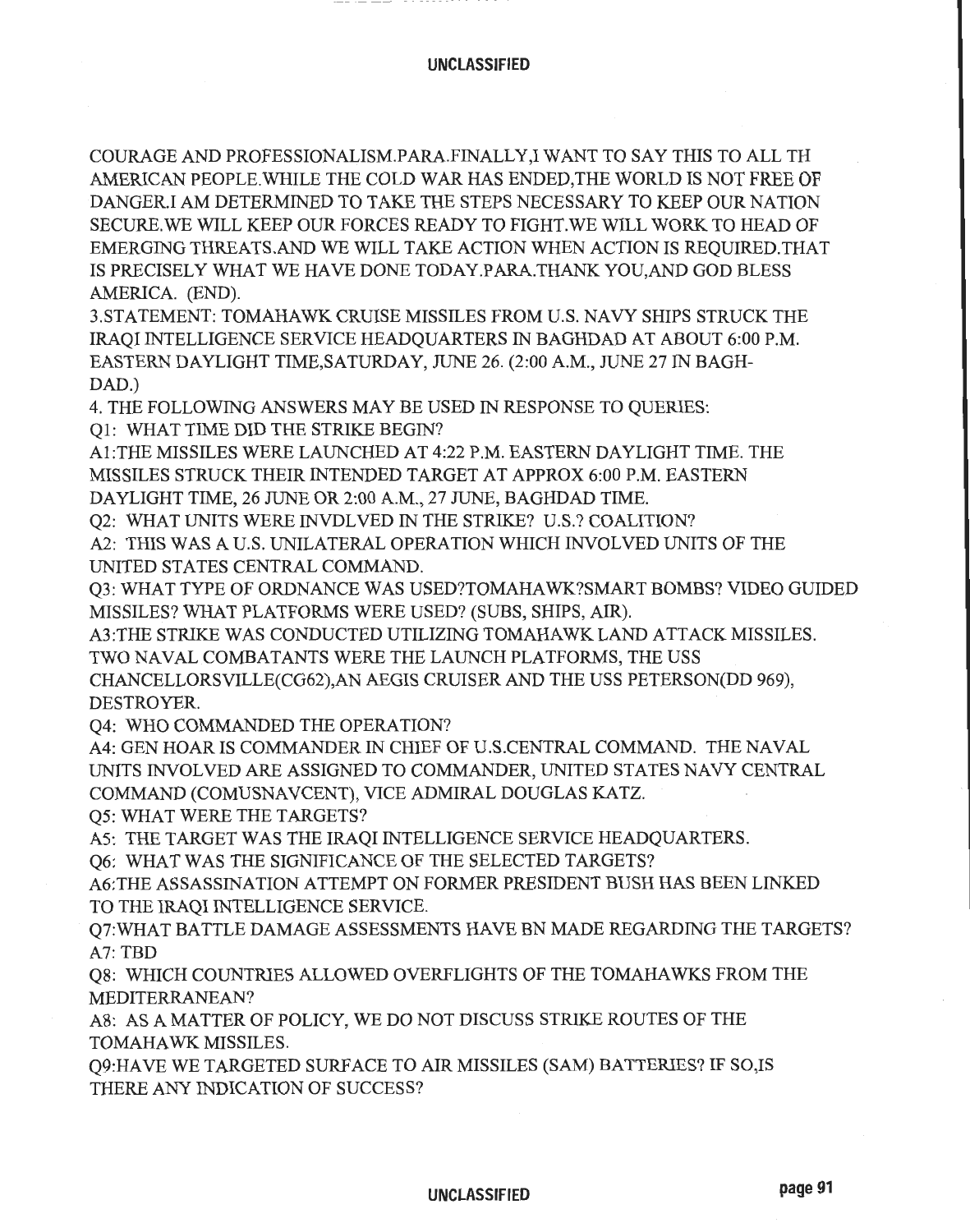/\*\*\*\*\*\* BEGINNING OF SECTION 002 \*\*\*\*\*\*/

A9:THE PLANNED TARGET WAS THE IRAQI INTELLIGENCE SERVICES HEADQUART-ERS AND THAT WAS THE TARGET STRUCK.

QlO: HAVE TARGETS NORTH OF THE 36TH PARALLEL AND SOUTH OF THE 32ND PARALLEL BEEN ATTACKED?

AlO: NO.

Qll :DID WE CONSIDER IRAQI COMMAND AND CONTROL CENTERS(SADDAM HUSSEIN) AS TARGETS?

All: WE DON'T TALK ABOUT OUR TARGETING PROCEDURES.

Ql2: ARE WE/WILL WE ATTACK TARGETS IN CIVILIAN POPULATION CENTERS? Al2: IT IS NOT OUR POLICY TO TARGET CIVILIANS.

Ql3: ARE YOU PREPARED TO CONTINUE THE STRIKES INDEFINITELY?

Al3: THIS STRIKE WAS FORA SPECIFIC PURPOSE. THE UNITED STATES HOPES THAT IRAQ'S CONDUCT WILL SATISFACTORILY MEET THE REQUIREMENTS OF UN RESOLUTION 67 AND THAT IRAQ WILL FULFILL ITS OBLIGATIONS AS A MEMBER OF THE INTERNATIONAL COMMUNITY.

Ql4: WAS THERE ANY DAMAGE TO OUR SHIPS OR CREWS?

A14: TBD

Ql5: WERE THERE ANY REPORTS OF IRAQI CASUALTIES?

Al5: WE HAVE NO WAY OF CONFIRMING THE REPORTS FROM IRAQ. HOWEVER,THE STRIKE WAS DESIGNED TO MINIMIZE CIVILIAN CASUALTIES.

Q16: WHAT SPECIFIC ACTIONS OR EVENTS LED TO THE DECISION TO ATTACK AT THIS TIME?

Al6:VERIFICATION OF COMPELLING EVIDENCE OF IRAQ'S ATTEMPTED ASSASSINA TION 0 FMR PRESIDENT BUSH DURING HIS VISIT TO KUWAIT DURING 14,16 APR THE STRIKE WAS UNDERTAKEN FOR A

SPECIFIC PURPOSE AND DIRECTED AGAINST THE AGENCY WE BELIEVE TO BE IMM EDIATELY RESPONSIBLE FOR PLANNING AND CONDUCTING THE ATTEMPTED ASSASS INATION OF FORMER PRESIDENT BUSH.

Q17: WHAT IS THE MILITARY OBJECTIVE OF THIS OPERATION?

A17:TO DISRUPT THE IRAQI INTELLIGENCE SERVICE'S CAP ABILITY TO SUPPORT TERRORIST OPERATIONS.

Q18:WHAT ROLE DID PRESIDENT CLINTON PLAY IN THE DECISION? DID HIS PEO PLE FULLY UNDERSTAND THE RAMIFICATIONS OF THE USE OF MILITARY POWER IN THIS CASE?

A18:THE PRESIDENT,AFTER BEING BRIEFED ON THE RESULTS OF INVESTIGATION OF THE ATTEMPTED ASSASSINATION OF PRESIDENT BUSH, DIRECTED THE MILIT-ARY ACTION.

Q19: WHAT IMPACT, IF ANY, WILL THIS HAVE ON THE GROUND OR AIR FORCES ASSIGNED ELSEWHERE? WILL ANY UNITS BE DEPLOYED TO THE REGION AS A FOLLOW-UP TO THIS STRIKE?

A19:WE DO NOT DISCUSS THE DETAILS OF THE MOVEMENTS OF U.S. FORCES.WE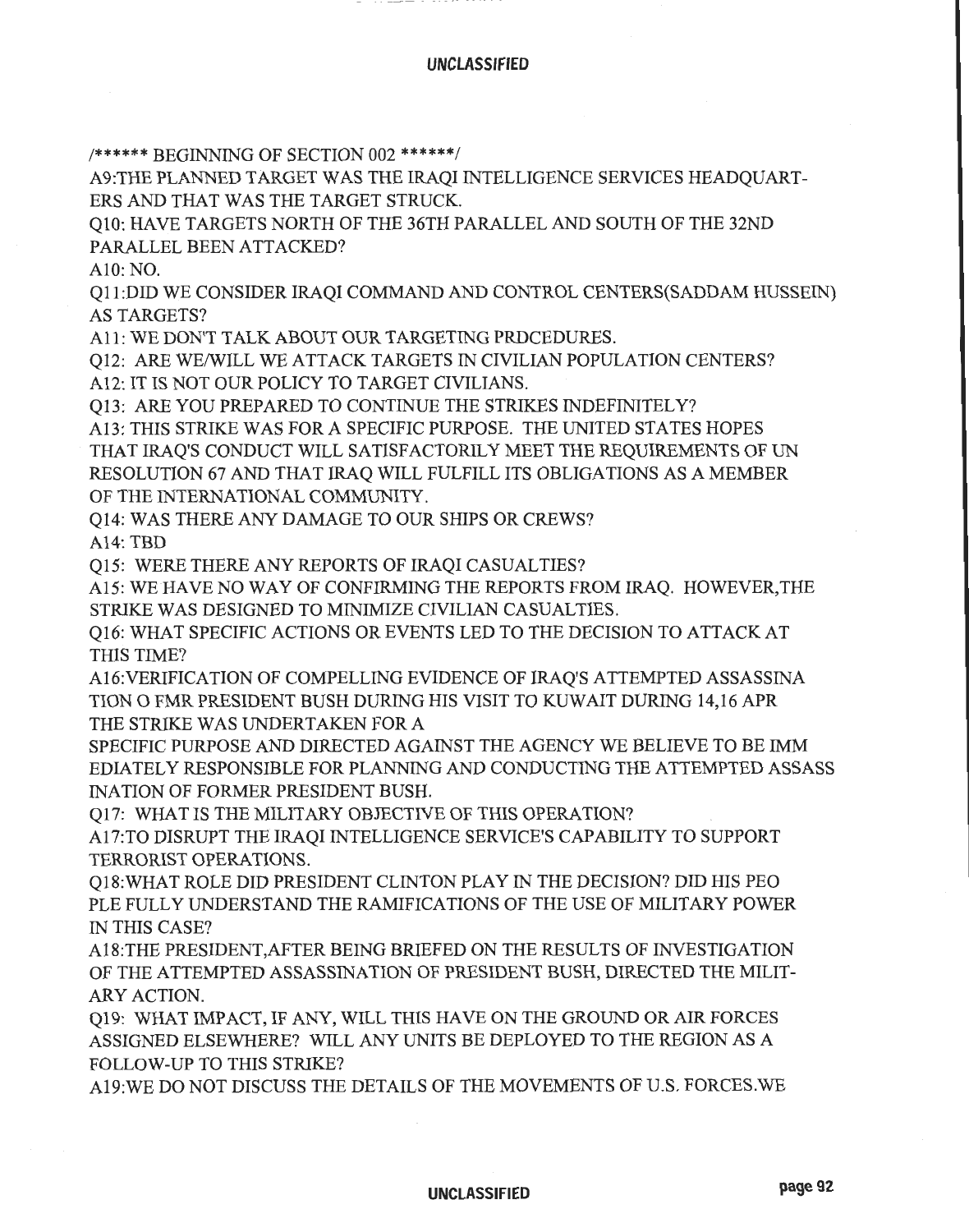DO MAINTAIN SIGNIFICANT FORCES IN THE REGION.

Q20: WAS THE UNITED NATIONS SECURITY COUNCIL CONSULTED PRIOR TO THE STRIKE? WHO ELSE WAS CONSULTED?

A20: APPROPRIATE NOTIFICATIONS WERE MADE PRIOR TO THE STRIKE. REFER FURTHER QUESTIONS TO THE STATE DEPARTMENT.

Q21: WAS WARNING GIVEN TO SADDAM HUSSEIN PRIOR TO THIS ATTACK?IF SO, WAS THERE A REACTION?

A21: NO WARNING WAS GIVEN.

Q22: HAS THERE BEEN A REACTION BY THE IRAQI MILITARY?

A22: TBD.

Q23:IS IRAQ CAPABLE OF A MILITARY ATTACK AGAINST THE U.S. OR A U.S. ALLY IN THE GULF REGION? WHAT WOULD BE THE PROBABLE RESPONSE TO SUCH AN ATTACK?

A23: WE DO NOT ANTICIPATE AN IRAQI MILITARY REACTION. HOWEVER, OUR FORCES IN THE AREA POSSESS SIGNIFICANT CAPABILITY TO COUNTER ANY IRAQI REACTION.

Q24:IN ADDITION TO THE CRUISE MISSILES,DID AIRCRAFT DELIVER ORDNANCE? WERE ELECTRONIC WARFARE AIRCRAFT USED? WHAT TYPE AND HOW?

A24: THE STRIKE WAS CONDUCTED BY TLAM MISSILES ONLY.

Q25: HOW MANY TLAMS WERE LAUNCHED?

A25:TWENTY THREE MISSILES WERE LAUNCHED, 14 FROM THE USS PETERSON AND NINE FROM THE USS CHANCELLORSVILLE.

O26: CAN YOU EXPLAIN THE JUSTIFICATION UNDER INTERNATIONAL LAW FOR A UNILATERAL STRIKE OF THIS KIND?

A26:WE VIEW THE ATTEMPTED ASSASSINATION AS AN ATTACK AGAINST THE U.S. AND EXERCISED OUR RIGHT TO SELF-DEFENSE UNDER ARTICLE 51 OF THE UNITE DNATIONS CHARTER.

Q27: CAN YOU TELL US MORE ABOUT THE TOMAHAWK MISSILE?

A27:IT IS AN ALL-WEATHER CRUISE MISSILE WITH A NAUTICAL RANGE OF MORE THAN 600 MILES.

Q28: HOW MUCH DOES A TOMAHAWK MISSILE COST?

A28: APPROXIMATELY \$1.1 MILLION PER MISSILE.

Q29: WHEN WAS THE LAST U.S. CRUISE MISSILE ATTACK ON IRAQ?

A29:THE ZAAFARANIYH NUCLEAR FABRICATION FACILITY,LOCATED 13 KM SOUTH, EAST OF BAGHDAD, WAS STRUCK BY TOMAHAWK CRUISE MISSILES ON SUNDAY,JAN-17, 1993.

Q30: WHERE ARE THE PETERSON AND CHANCELLORSVILLE HOMEPORTED? A30:PETERSON IS HOMEPORTED IN NORFOLK, VIRGINA, AND THE CHANCELLORSVI LLE IS HOMEPORTED IN SAN DIEGO, CALIFORNIA.

Q31: DID ALL MISSILES LAUNCH? OR DID THEY ATTEMPT TO FIRE MDRE THAN 23 MISSLES.

A31. TWENTY-FOUR MISSILES WERE PLANNED FOR, BUT ONE WAS NOT ALIGNED